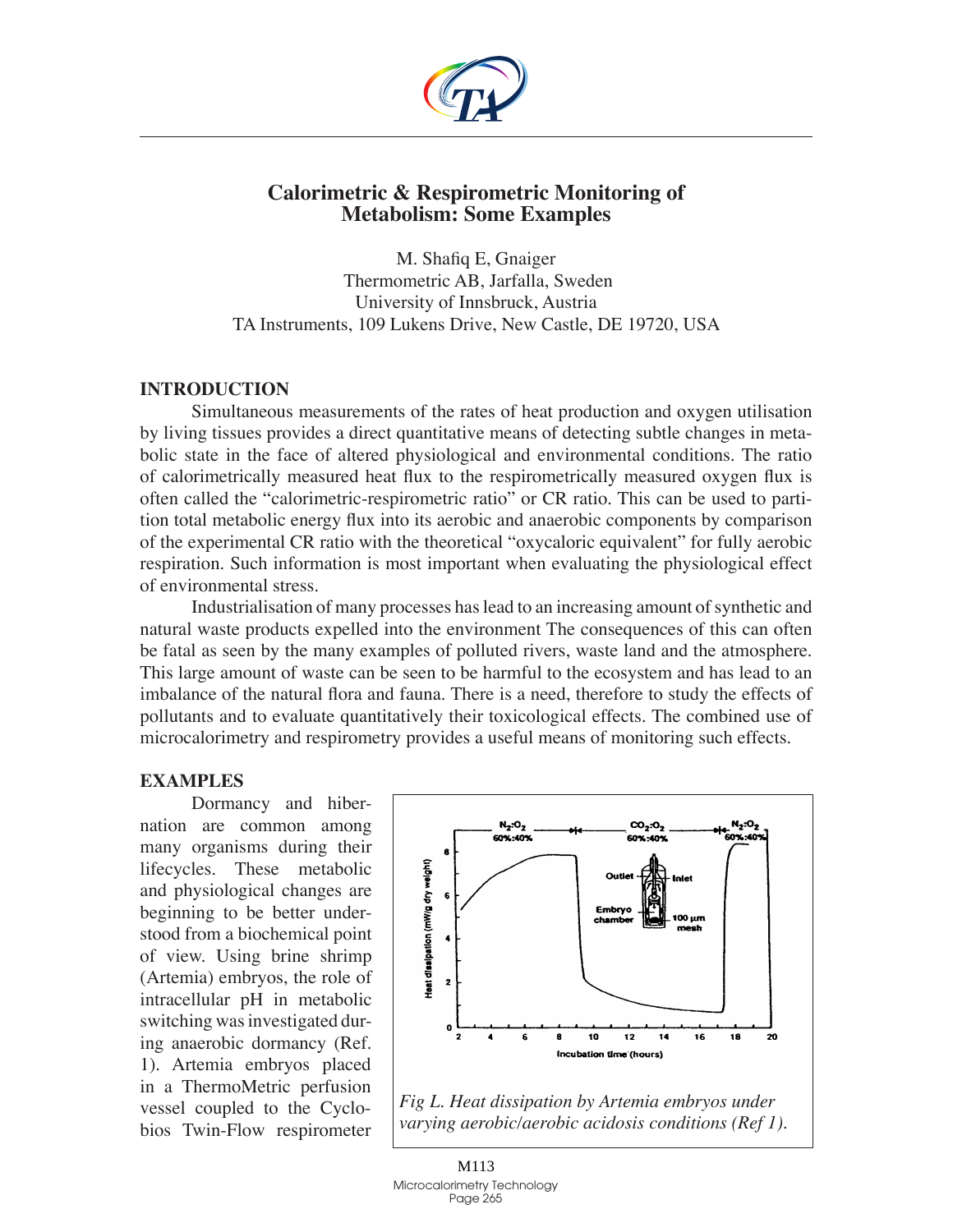exhibited an increase in heat flux as a function of embryonic development. They reached steady state after 7h under aerobic conditions *(Fig 1)*. At steady state the CR ratio (calorimetric heat change per respirometric oxygen uptake) was -495 kJ/mol  $O_2$  for fully aerobic carbohydrate metabolism which is close to the oxycaloric equivalent of -478 kJ/mol for carbohydrate catabolism. Exposure of Artemia to  $CO<sub>2</sub>$  under aerobic conditions resulted in a cessation of development and a decrease in heat flux to 9% of control levels after 8h. Oxygen flux decreased simul-



*Fig 2. Heat dissipation by Artemia embryos under aerobic and anaerobic conditions. Dormancy was interrupted by addition of ammonia which was later removed (Ref 2).*

taneously, that is the CR ratio remained approximately equal to the oxycaloric equivalent, indicating fully aerobic metabolism. Removal of  $CO_2$  resulted in a rapid increase in heat flux to control levels.

In other experiments, oxygen was replaced by 100% nitrogen during the aerobic development of Artemia. An immediate drop in heat output was observed which declined to 2.4 +/- 0.4% of control values *(Fig 2)*, thus showing the degree to which oxygen is required for metabolic activity.

The internal pH is the primary regulatory factor which governs the metabolic pathway used by the Artemia. Addition of ammonia to Artemia under anaerobic dormancy resulted in an increased anoxic heat output as a consequence of the change in biochemical pathway utilised. However, since oxygen was not present for mitochondrial metabolism to function normally, the heat flux was not as high as control values. Nevertheless, a five fold increase was observed compared to the anaerobic dormant condition. Reinstatement of the oxygen presence caused a rapid bi-phasic increase in heat output to normal pre-an-



*Fig 3. Heat and oxygen flux of Mytilus edulis gills under different conditions of air saturation.*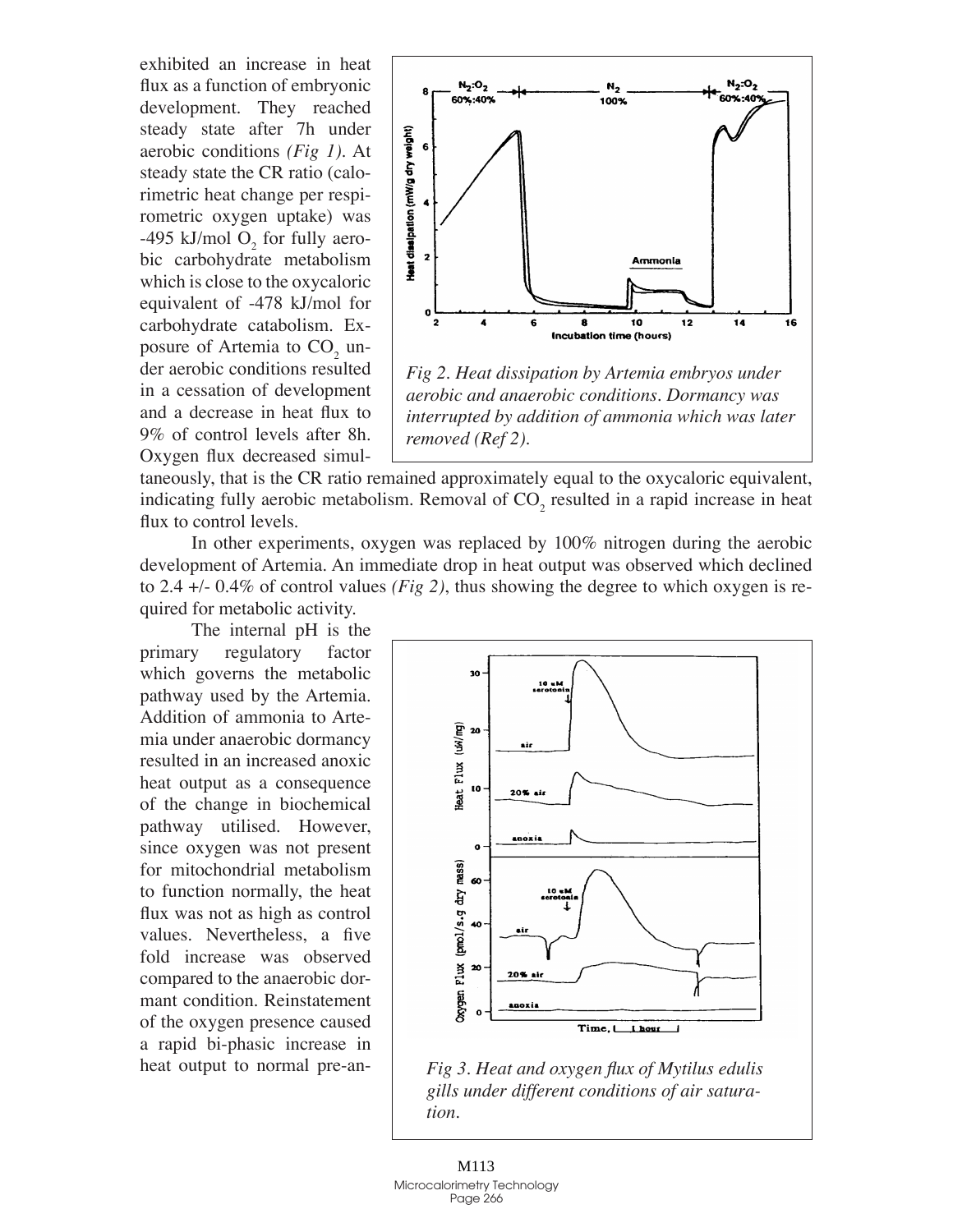

*Fig 4. Calorimetric - respirometric (CR) ratio as a function of the molar lactate/O2 ratio in cultured or isolated mammalian cells (Ref 4). Hamster brown adipocytes (x); mouse macrophage hybridoma 2C11-12 (◊); human neutrophils activated for oxidative burst (•) and resting (o); human T-lymphoma cells CCRF-CEM during growth (*Æ*) and under non-growing conditions* ( $\Box$ *); LS-L929 fibroblasts* ( $\triangle$ ).

oxic levels.

Many other aquatic organisms such as the common mussel (Mytilus edulis) have also been examined for simultaneous oxygen and heat flux measurements (Ref 2). The gills of Mytilus were carefully excised and placed in the TAM perfusion vessel under aerobic, hypoxic and anoxic conditions (Ref 3). Cilia on the gills propel water across the gills to provide oxygen and nutrition. The rate of ciliary activity is principally governed by the balance of the rate of formation and utilisation of ATP. Hence, factors that influence the rate of formation of ATP will invariably affect the rate of ciliary activity.

Results from stimulated ciliary activity simultaneously monitored in the TAM connected to the Cyclobios Twin-Flow respirometer *(Fig 3)* suggest that the rate of utilisation of oxygen and heat output are directly related to the rate of ciliary activity and that the energy metabo-

lism of intact gills is mainly aerobic. Therefore, the presence of pollutants and other such chemicals could be added in order to observe the toxicological effects of these agents.

A number of mammalian cells have also been examined for information on the CR ratio (Ref 4). It has been suggested that a number of cell types always retain a degree of anaerobic metabolism in addition to the normal aerobic contribution. Simultaneous measurement of the oxygen uptake and heat flux has revealed the extent to which this occurs in living cells.

Results from a number of different mammalian cell types *(Fig 4)* have shown quantitative differences in anaerobic metabolism. This suggests that different metabolic pathways are utilised in the generation of ATP. Hence, it can be further suggested that the CR ratio can be used to differentiate between different cell types under the same physiological conditions.

## **Conclusion**

The above examples have demonstrated the usefulness of both microcalorimetric and oxygen measurements in establishing the effects of different environmental factors upon metabolism. Indeed, the results have shown quantitative differences between different cell types as well as the degree to which the anaerobic contribution exists.

## **References**

- Hand, S.C. Gnaiger, E. **(1988)** Anaerobic Dormancy Quantified in Artemia Embryos: A Calorimetric Test of the Control Mechanism. *Science* 239:1425-1427. 1.
- Gnaiger, E. Shick, J.M. Widdows, J. **(1989)** Metabolic microcalorimetry and respirometry of aquatic animals. In: Techniques in comparative respiratory physiology. 2.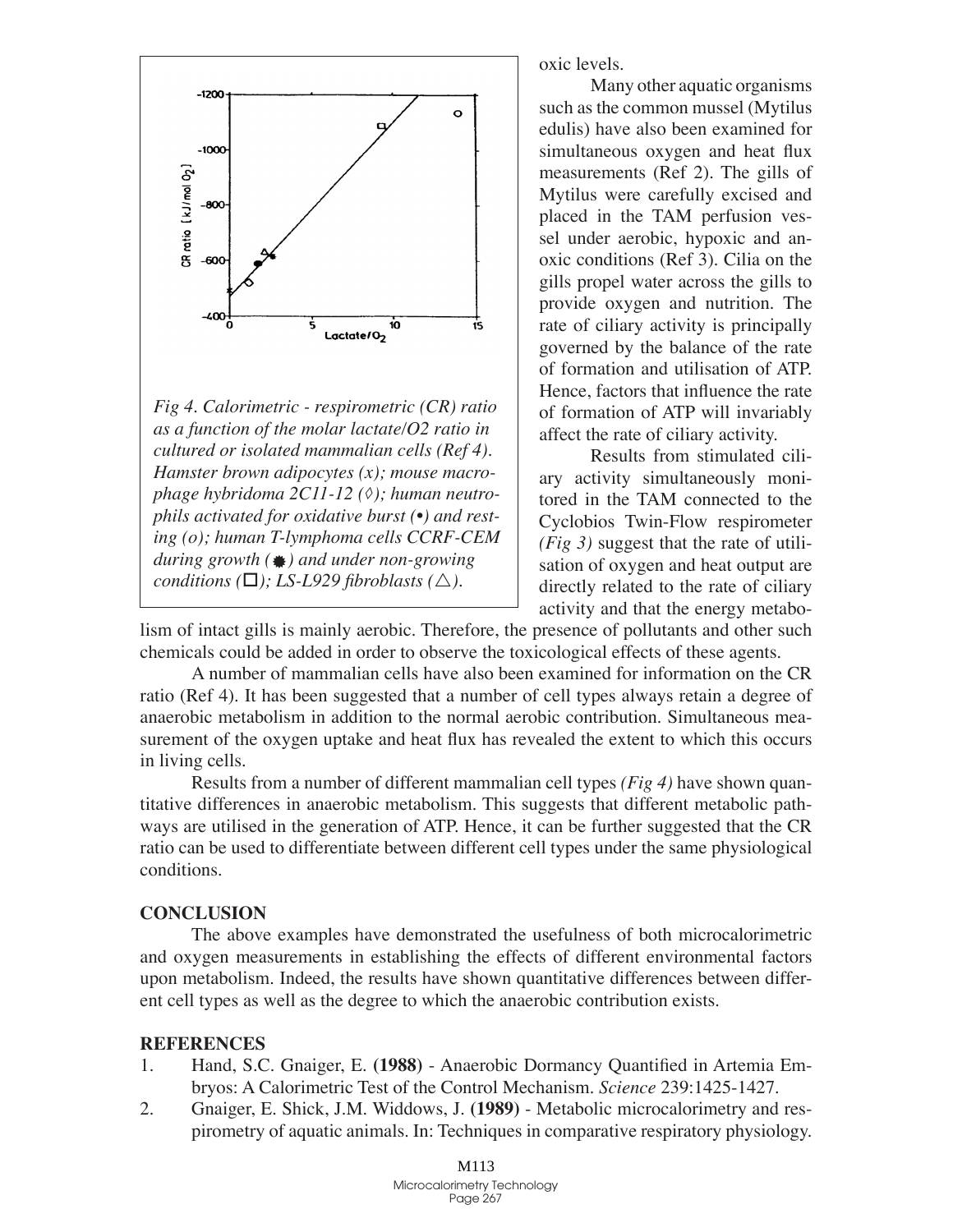An experimental approach. (Bridges, CR. Butler, P.J. eds), *Soc. Exp. Biol. Seminar Series,* Cambridge Univ. Press, London:113-135.

- Doeller, J.E. Kraus, D. W. Gnaiger, E. Shick, J.M. **(1990)** Calorespirometry and spectrophotometry of the ciliated gill of the marine mussel Mytilus edulis. *Thermochim*. Acta 172:171-178. 3.
- Gnaiger, E. Kemp, R.B. **(1990)** Anaerobic metabolism in aerobic mammalian cells: information from the ratio of calorimetric heat flux and respirometric oxygen flux. *Biochimica et Biophysica Acta* 1016:328-332. 4.

# **NOTE**

Thermometric AB collaborates with Cyclobios (Austria) in the improvement of Calor-respirometric systems.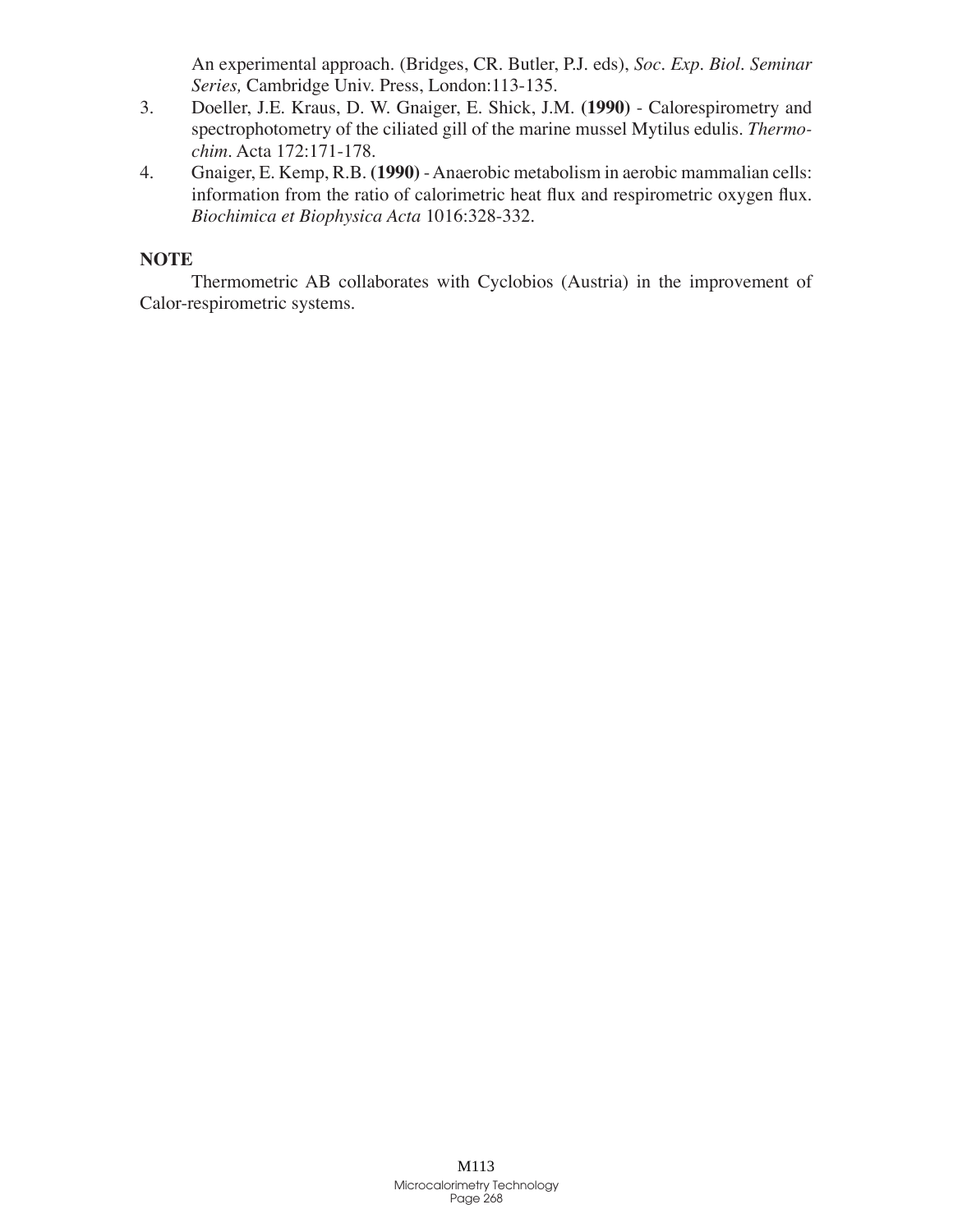### **Experimental**

A Thermal Activity Monitor (TAM 2277) equipped with a flowthrough measuring cylinder (2277- 202) was used (Fig. 1). The tubings of the cylinder are made of 24 carat gold with an internal diameter of 1 mm. An external solution, with or without bacteria, was pumped via a peristaltic pump (flow-rate: 20 mL/ h) through the tube. In the measuring cylinder the solution passed firstly through a heat-exchange coil for temperature equilibration before reaching the measuring position. Here the heat evolution in 0.6 mL of the tubing system was registered by Pellier elements. Calibration range for these experiments was 0 - 300 μW. The limit of detectability was 0.5 μW and the base line stability was  $\pm 0.3$ μW. The thermostat was set to 30°C as operating temperature.

Either an anaerobic enrichment culture (containing SRB and COT) or an aerobic culture of Vibrio natriegens (DSM 759) were externally incubated at 30 °C as described elsewhere [5]. The respective culture



*Figure 2. Influence of biocide concentration (GLU) on an aerobic culture biofilm with Vibrio natriegens (P = thermal power) [5].*



*Figure 3. Influence of biocide concentration (GLU) on an anaerobic mixed culture biofilm with SRB and COT (P = thermal power) [5].*

solutions were continuously pumped (20 mL/h) through the flow-through calorimeter. Biofilm formation was traced by replacing the bacterial culture solution by a sterile one. This occurred at the end of the logarithmic growthphase

of the various test cultures (5 h for Vibrio natriegens, 48 h for the enrichment). The remaining heat output could be exclusively attributed to attached cells on the surface of the gold tubing in the measuring cylinder. Biocide was added to the continuous culture assays after the start of the experiment at about 46 h in case of Vibrio natriegens and at 120 h in case of the enrichment. At these times a constant heat output had indicated that a mature biofilm had developed. Control experiments aiming at the detection of surviving cells in the biofilm were run by replacing the biocide-containing by biocide-free nutrient solution followed by continuous heat-output recording.

## **Results**

A stable biofilm was obtained on the inner surface of the gold tubing of the flowthrough cylinder with Vibrio natriegens after 46 h and for the enrichment culture after 120 h. The heat output amounted with Vibrio to 100  $\mu$ W (Fig. 2), in case of the enrichment to  $270 \mu W$  (Fig. 3).

With the Vibrio-biofilm and GLU the lowest biocide concentration resulted only in a slight and transient decrease of microbial activity (Fig. 2). With 100 mg/L GLU microbial activity decreased somewhat but remained during the whole experiment at around 70 μW. At the highest concentration microbial activity rapidly decreased to 3 μW and remained at